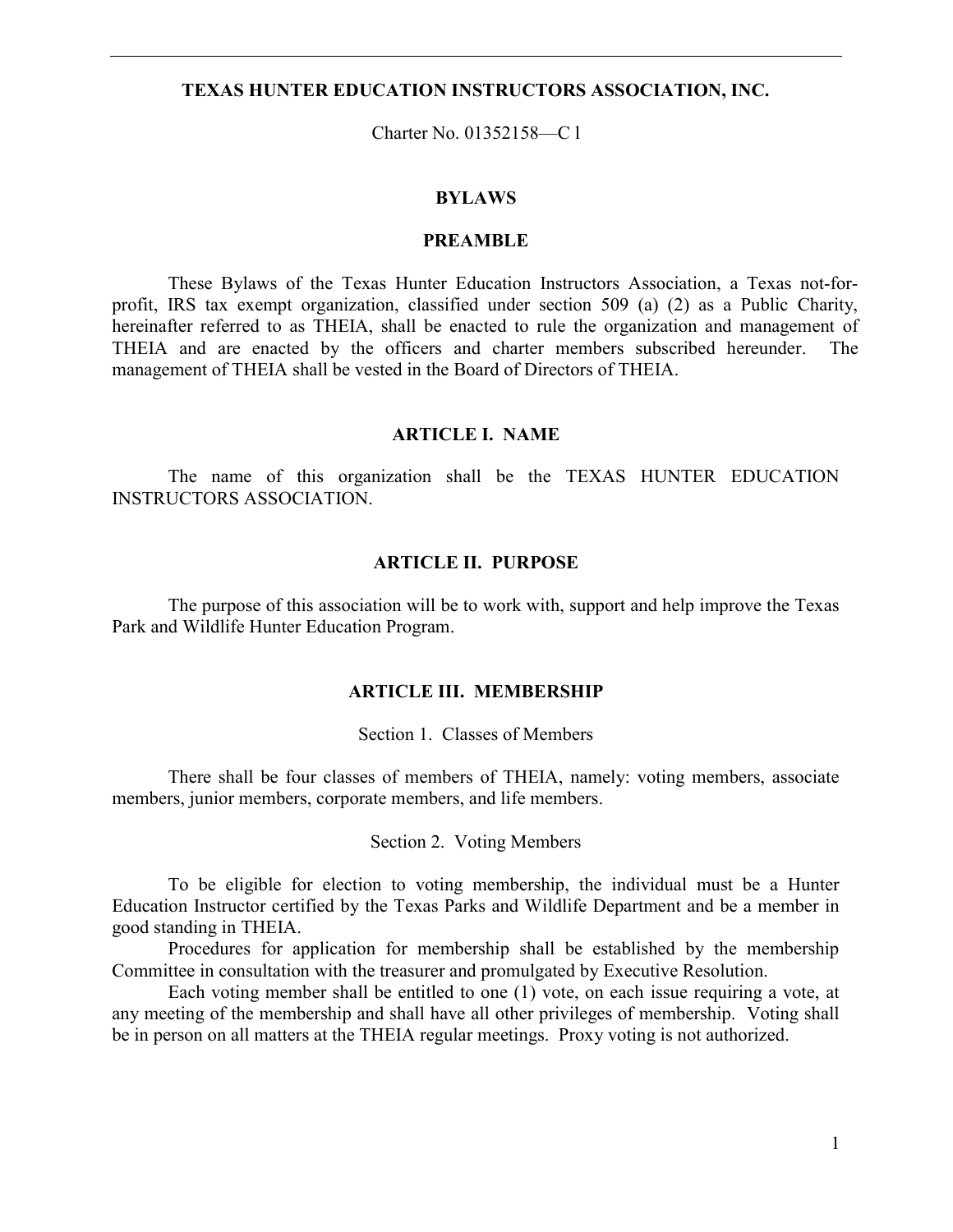### Section 3. Associate Member

 Associate membership shall be available to any individual professing an interest in the purposes of THEIA as stated in Article II of these bylaws. Associate members shall have all the privileges of membership except the right to vote, to hold office or to participate in THEIA functions at THEIA expense. Associate membership dues shall be established by a majority vote of the Board of Directors of THEIA.

### Section 4. Junior Member

 Junior membership shall be available to individuals who are under eighteen (18) years of age. Junior membership does not require an approval vote of the Board of Directors. Junior membership terminates the year following the junior member's eighteenth birthday. Junior members shall have all the privileges of membership, except the right to vote, to hold office or to participate in THEIA functions at THEIA expense. Junior membership dues shall be determined by a majority vote of the Board of Directors of THEIA. Junior membership shall not disqualify the junior member for eligibility for THEIA scholarships or authorized expense reimbursement for participation at THEIA sponsored events.

### Section 5. Corporate Member

 Corporate membership shall be available to any public or private agency, department, corporation, or business organization supporting the purpose of THEIA as stated in Article II of these Bylaws. Such membership does not require an approval vote of the Board of Directors. Corporate members shall have all the privileges of membership, except the right to vote, to hold office or to participate in THEIA functions at THEIA expense.

### Section 6. Membership Dues

 The Board of Directors shall be authorized to amend or modify the dues structure of THEIA at its annual meeting by adopting a dues structure for each category of membership to be effective for the next ensuing year. Membership dues will be established by Executive Resolution.

Section 7. Family Membership

 Available to THEIA members, spouse and all children under 18 living at home (see" Junior Member" above). Spouse must be a Hunter Education Instructor to have voting privileges.

### Section 8. Payment of Dues

 All dues and other fees collected relating to membership shall become part of the general fund of THEIA, dues received from January 1 through June30 shall be for the current year. Dues received July 1 or later shall be for the next year.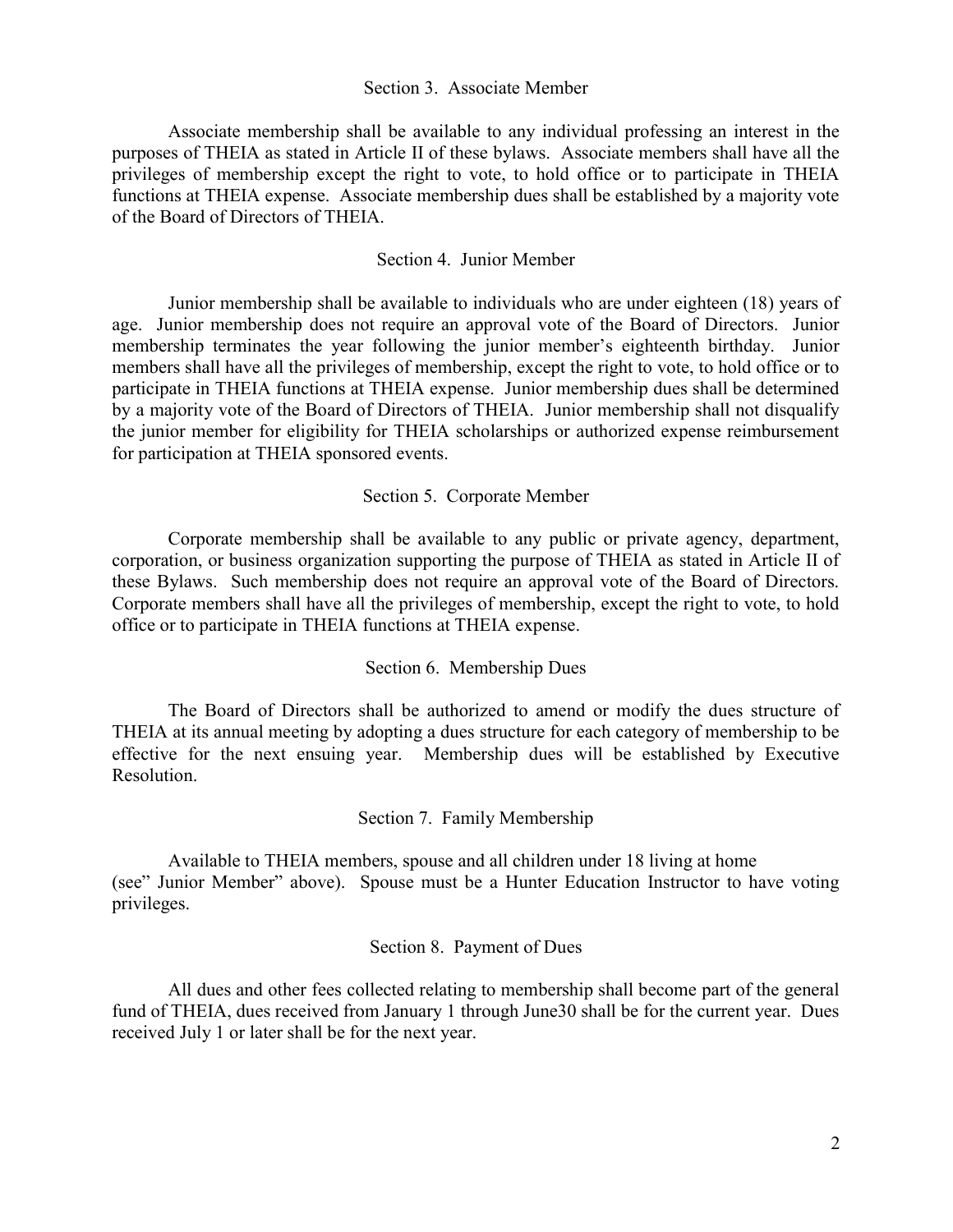#### Section 9. Termination of Membership

 The membership of any member may be terminated, for cause. By a majority vote of the Board of Directors at any Board of Directors meeting where a quorum is present. Reasons of termination of membership for cause include but are not limited to:

(a) Conviction of a felony.

(b) The furnishing of a false statement to the Secretary of THEIA.

 (c) Any conduct or action taken by such member which the Board of Directors, in their sole and absolute discretion, determine to be detrimental to the best interest of THEIA, its sponsored activities, its members or to the promotion and goodwill and fellowship among THEIA members, whether such action is or was intentional or

unintentional, shall be considered "cause" for termination of such membership.

 Any member who shall have his/her membership considered for "termination for cause" shall be notified of the proposed action by the THEIA Secretary at least thirty (30) days in advance of the meeting at which such vote is to be taken. The member being considered for termination shall also be entitled to be present, in person or by proxy, throughout all discussions conducted by the Board of Directors meeting prior to the vote on such proposed termination of membership. Such member shall also be entitled to present, at the time designated for such presentation, such statements, evidence and witnesses as the member choose, subject to the reasonable limitations as shall be imposed by the presiding chairman. Termination of such membership under the provisions of this paragraph shall require a three-fourths (3/4) vote of the directors present at such meeting, provided a quorum is present. Any member who shall have his/her membership terminated under the provisions of this paragraph shall not receive any prorata refund of the terminated member's dues.

### ARTICLE IV. BOARD OF DIRECTORS

#### Section 1. Composition and responsibilities

 The management of THEIA shall be the responsibility of the Board of Directors, who must be voting members in good standing. The Board of Directors shall consist of the elected officers and one (1) director elected from each of the Texas Parks and Wildlife Department Law Enforcement Division regions as determined by the Texas Parks and Wildlife Department from time to time. The terms of the elected non-officer directors shall be for two (2) years and shall be staggered. The directors of even number regions will be elected in even numbered years and directors of odd numbered regions will be elected in odd numbered years.

 Nominations to fill vacancies on the Board of Directors between regular elections shall be made by the Nominating Committee. From these nominees, the vacancy shall be filled by the Board of Directors.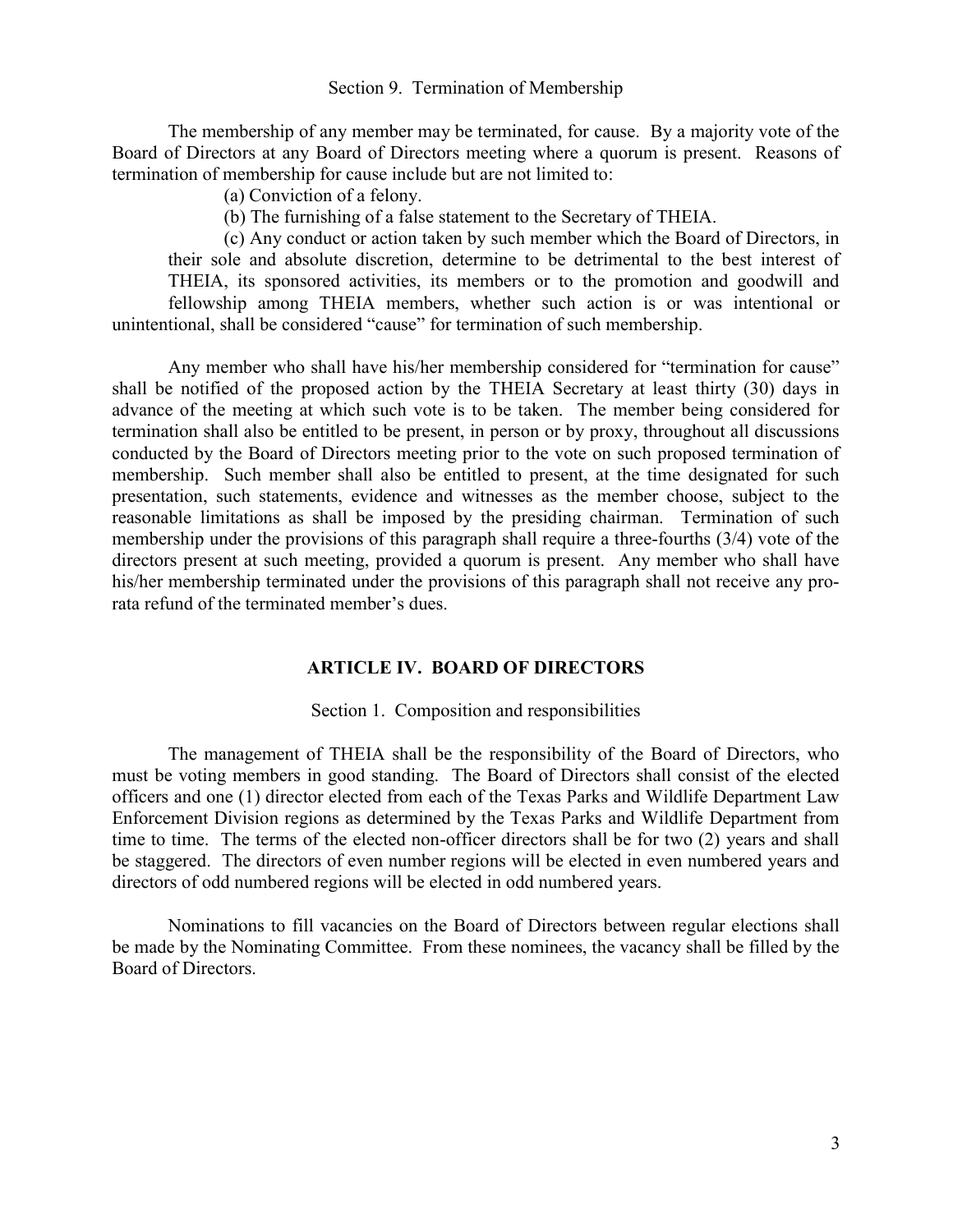Any director who shall fail to attend two (2) consecutive regular meetings of the Board of Directors without adequate cause shall automatically cease to be a director and the vacancy shall be filled by the directors as provided in these Bylaws. Sickness or other disability on the date of the Board meeting shall be deemed adequate cause.

# Section 2. Meetings

 The Board of Directors shall meet from time to time in regular or special meetings as it may determine. At any such meeting, any business deemed appropriate, consistent with the Charter and Bylaws of THEIA, may be conducted.

 Special meetings may be called by the President, or any five (5) directors acting jointly, at any time and place giving at least five (5) day's prior notice to each director by mail, telephone or other electronic means shall be authorized notice of the date and place of the meeting.

 Meetings by conference telephone or other electronic means shall be authorized provided a quorum is present or all electronic replies received represents a quorum and all directors given an opportunity to participate.

 At any meeting, regular or special, any business may be transacted, whether notice of the purpose of the meeting was given or not.

 Any director may waive, as to himself, notice of the time, place or purpose of any meeting for himself any action taken at any meeting at which he was not present.

 Members of the Board of Directors present at any meeting, as long as at least four (4) Members are present, shall constitute a quorum for all purposes, except as may be specifically called for in the bylaws.

 Members present at the Annual Meeting, as long as four (4) Directors are present, shall constitute a quorum for all purposes.

## ARTICLE V. OFFICERS

## Section 1. Elections

 Election of Officers for THEIA shall be at the annual membership meeting. All officers must be voting members in good standing of THEIA.

 Except for normally expiring terms, no officer or director may assume another office or directorship without resigning from his current held office or position. Further, no candidate may be nominated or run for more than one office or directorship at an annual election.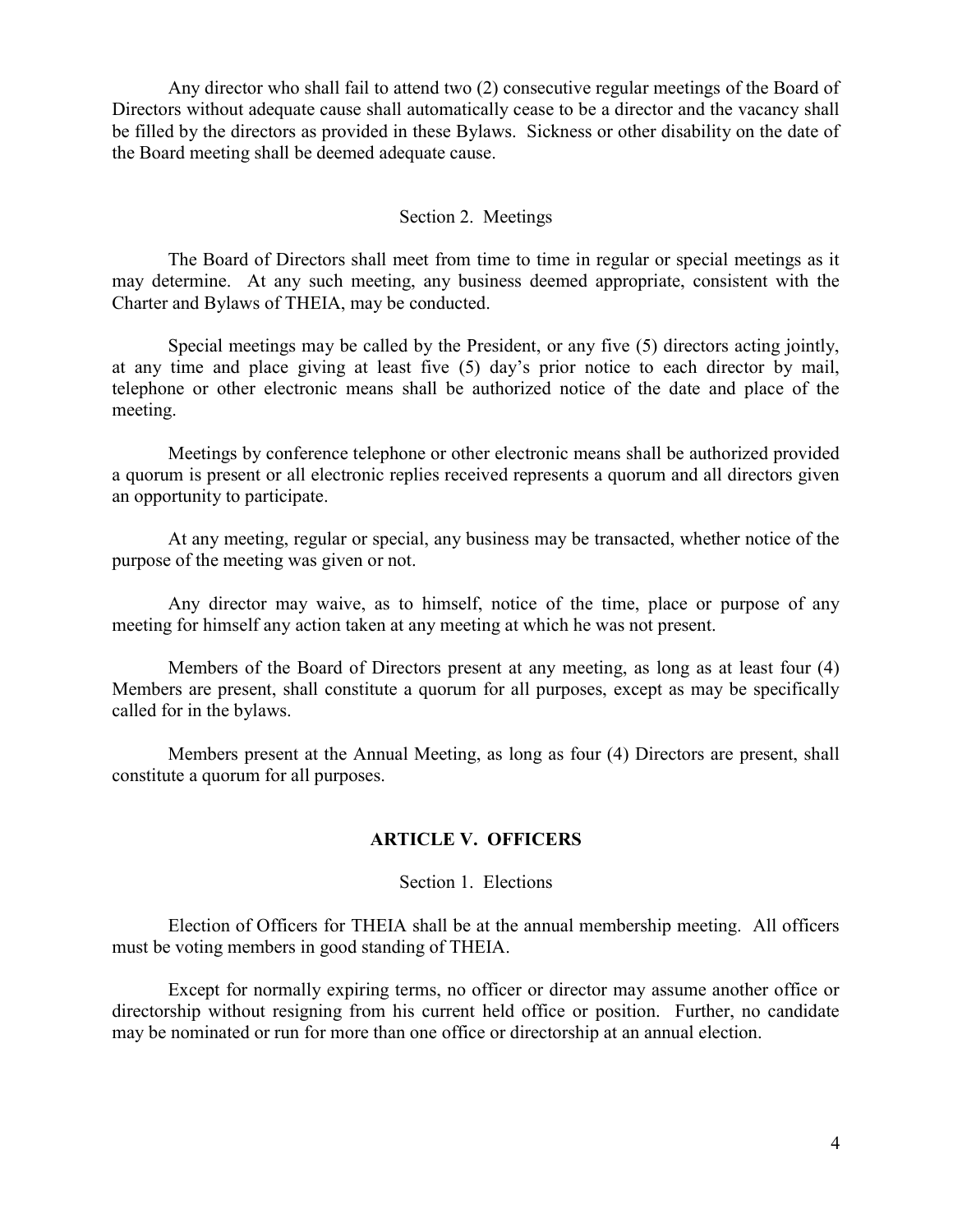#### Section 2. Composition

 The elected officers of T.H.E.I.A. shall be a President, a Vice-President, a Secretary and a Treasurer. No individual may hold more than one elected office simultaneously.

 The officers shall be elected for two (2) years in staggered terms. The President and Secretary shall be elected in even number years. The Vice-President and Treasurer shall be elected in odd number years.

 The duties of each officer shall be those prescribed by resolution of the Board of Directors and shall be subject to change at any time by a superseding resolution of the Board of Directors. Unless and until otherwise provided by a resolution of the Board of Directors, the duties and authority of each of the officers shall be those pertaining to his office.

 The President, Vice-president, Secretary and Treasurer shall automatically become members of the Board of Directors. No officer, director, or member of any committee of THEIA shall be entitled to receive financial compensation for the services as such.

 In the event an officer shall die during the term of office, resign or become disqualified, the Board of Directors shall forthwith select an officer to fill the vacancy so created, and the replacement officer shall serve the unexpired term.

 The Immediate Past President shall serve as a President-Emeritus. The duties of the office of President-Emeritus are to benefit the incoming President and to serve in designated capacities at the pleasure of the current President and the Board of Directors. (Revision #6)

## Section 3. Additional Officers

 A Sergeant-at-Arms and Parliamentarian may be appointed by the President. The duties of the Sergeant-at-Arms shall he to assure compliance with all safety rules and regulations at regular meetings and other functions as directed by the President. The Parliamentarian shall ensure that Parliamentary rules and proceedings are observed during regular meeting of THEIA. The current *Robert's Rules of Order* will be the governing procedure for all THEIA meetings.

 The President shall appoint other committees for such purposes as may from time to time be deemed desirable by the Board of Directors.

### ARTICLE VI. ELECTION OF OFFICERS AND DIRECTORS

### Section 1. Elections

 Election of Officers and Directors will be at the business meeting at the Annual Conference. The Membership/Nominations committee will provide a slate of candidates for all positions to be elected at this conference.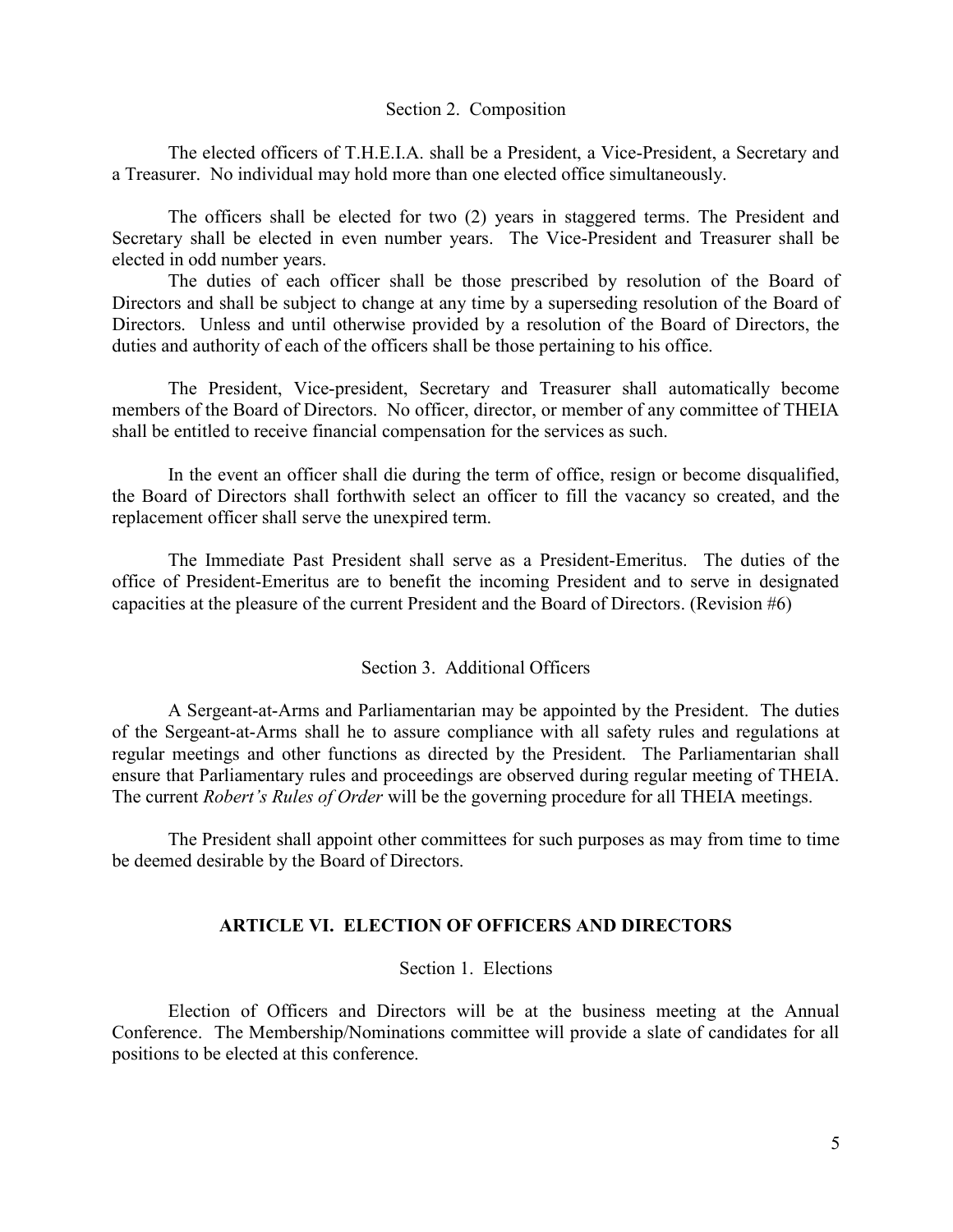No member may serve as a Regional Director or Officer for more than two consecutive terms. Officers or Directors completing two terms may serve in a different capacity in the future.

# ARTICLE VII. COMMITTEES

Section 1. Membership/Nominations Committee

 There shall be a Membership/Nominations Committee. This committee consists of the elected Regional Directors. They shall select their own chairperson. The function of this committee is to:

> (1) Encourage regional sub-chapter of THEIA and to be the sub-chapter advisor.

- (2) Encourage membership In THEIA by conducting a membership campaign in their region.
- (3) Nominate voting members for election to positions of Regional director and all Officers for the annual election and to fill vacancies on the Board of Directors.

Section 2. Youth Hunter Education Challenge (YHEC) Committee

 The YHEC Committee will provide management and direction for conducting the annual Texas Youth Hunter Education Challenge competition. Committee members shall be appointed by the President.

 There shall be a YHEC Director, a YHEC Registrar, and a YHEC Data Manager. Other positions may be appointed at the discretion of the President.

Section 3. Annual Conference Committee

 The Annual Conference Committee will provide for the selection of the Annual Conference site and assist the host site in preparing for and presenting the conference.

 This committee shall include the chairpersons from the previous three annual Conference and other members as appointed by the President.

No Officer or Director may serve in two positions at the same time.

Section 4. Ad-hoc Committees

 The president may appoint other committees as necessary for conducting the business of the organization. This committee shall serve at the pleasure of the President and the Board of Directors.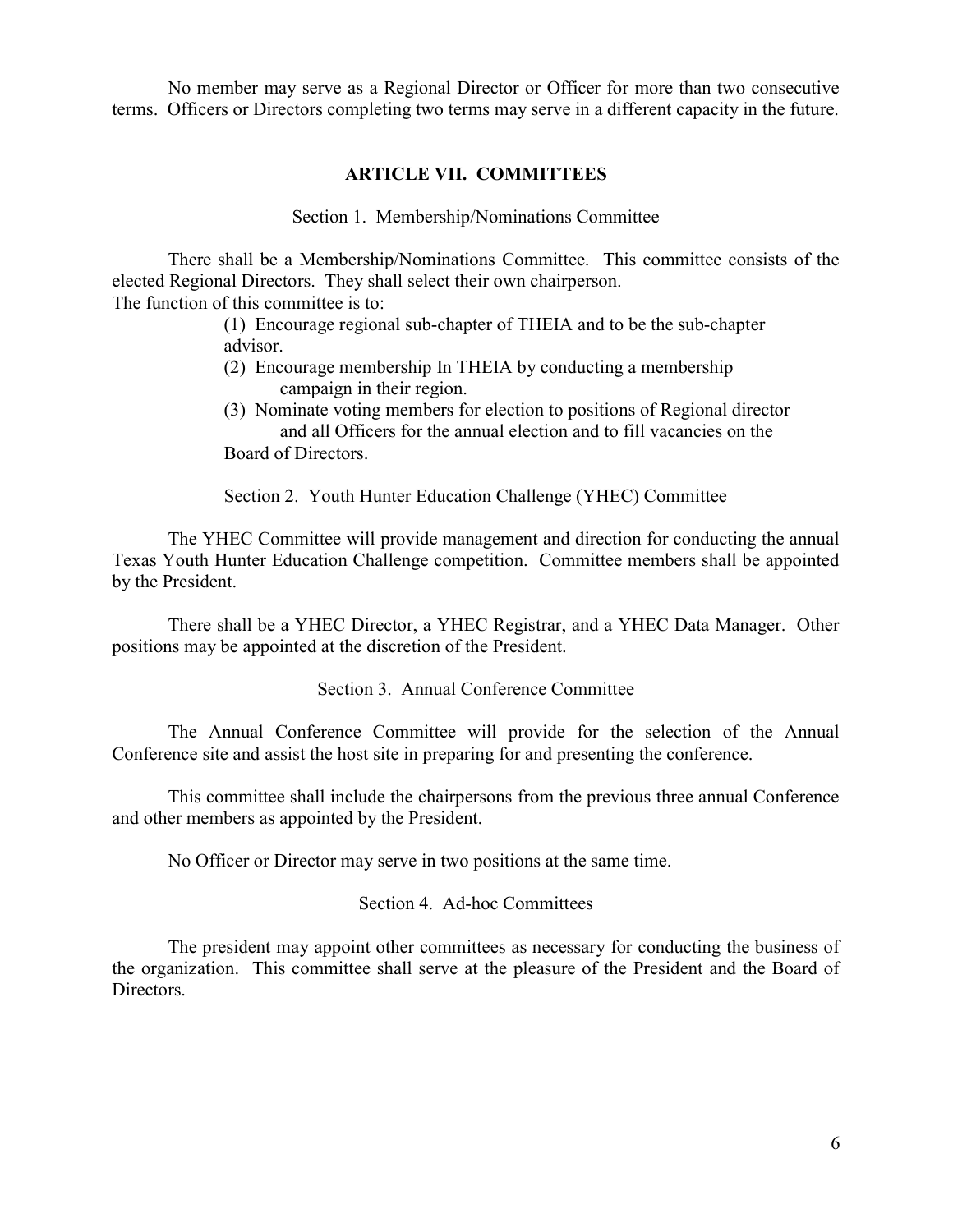# ARTICLE VIII. FUNDS AND THEIR EXPENDITURES

## Section 1. Distribution

 No funds or contribution of any character whatsoever are to be solicited or collected by THEIA unless the proceeds thereof are to be spent and distributed under the sole direction and supervision of THEIA through its authorized officers and directors. And then only for such purposes as are set forth in the Chapter of THEIA filed with the Secretary of State of the State of Texas.

### Section 2. Expenditures

 Except for the payment of fees and expenses incurred in the ordinary course of the business affairs of THEIA, no THEIA funds shall be expended unless and until approved by the vote of the Board of Directors at any Board of Directors meeting.

 "Ordinary course of the business affairs" as used herein shall include the usual and customary bills, fees and expenses for conducting THEIA sponsored events, monthly meetings, directors meeting, committee meetings, annual banquet, travel expenses for designated representatives of THEIA to meetings approved by the Board of Directors, subscriptions, banquet awards, door prizes and funeral memorials for deceased members.

 THEIA will provide a \$500 college scholarship each year, to be awarded to a deserving student.

 The President may appoint, or the Board of Directors may designate an Audit Committee which is to provide an appropriate audit of the accounts of THEIA, generally at yearly intervals.

# ARTICLE IX. AMENDMENTS

 After thirty (30) days notice to the voting membership, these Bylaws may be amended in any way consistent with the Charter of the Corporation by an affirmative vote of a majority of voting members of THEIA present at any annual meeting of the voting membership.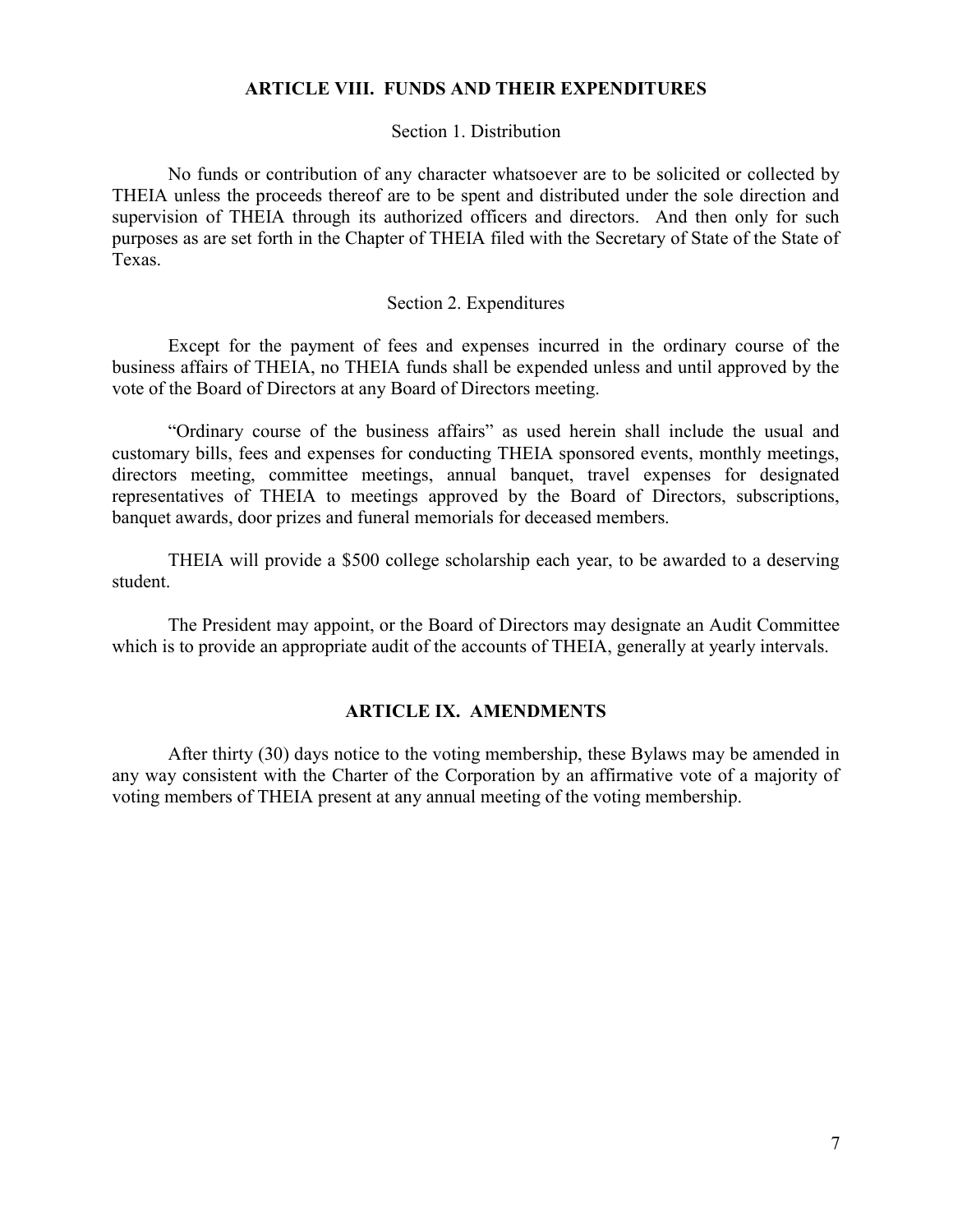### AMMENDMENT HISTORY

Bylaws Revision 1. March 16, 2003. RE: Voted that THEIA would give \$500 college scholarship each year. Bylaws Revision 2. September 29, 2003 (Entered into computer by Russell D. Greiner) Bylaws Revision 3. September 29, 2003 by (Entered into computer Russell D. Greiner) Bylaws Revision 4. January 24, 2004. RE: Article IV. Board of Directors. Add Section 3. Quorum. A quorum for a meeting of the Board of Directors shall be 4 members of that board. Bylaws Revision 5. January 24, 2004. Corrected/amended and approved by the Board of Directors. Bylaws Revision 6. April 29, 2006. by Duke Walton Bylaws Revision 7. October 6, 2007. by Duke Walton. RE: Art. IV, Sec. 2. to include notifying officers and directors of a scheduled meeting via e-mail then enabling holding the same "Meetings by telephone conference or other electronic means shall be authorized provided a quorum is present or all electronic replies received represents a quorum and all directors are given a chance to participate." Bylaws Revision 8. February 9, 2008. RE: At. III. Sec. 1. Establishment of a "Lifetime Membership" for Hunter Education Instructors and Assistant Instructors. Bylaws Revision 9. May 9, 2009 RE: Art.V;Sec.2 Creation of the position of President-Emeritus. Duke Walton, President.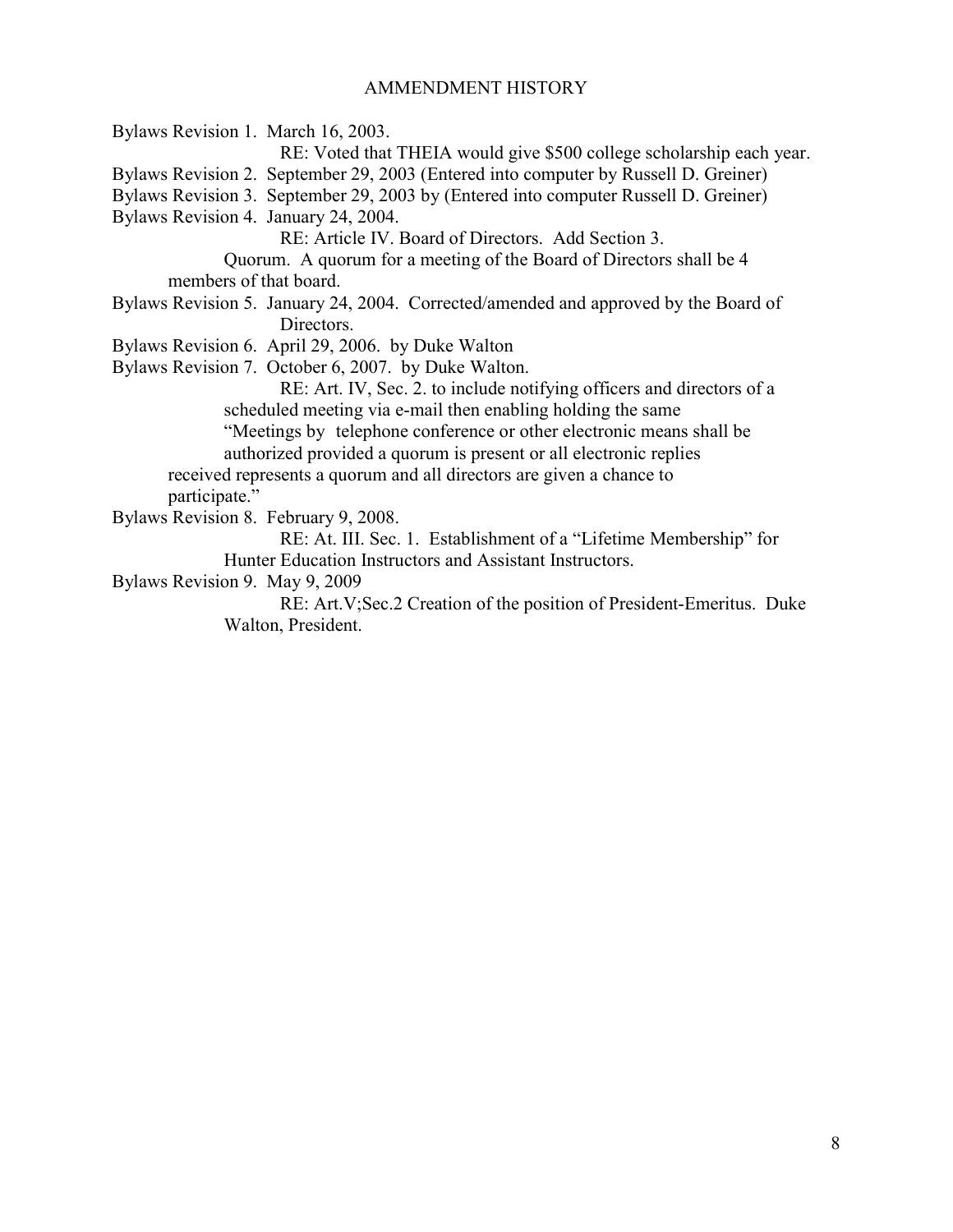## TEXAS HUNTER EDUCATION INSTRUCTOR ASSOCIATION, INC.

### EXECUTIVE RESOLUTION I. Membership

 1. The Treasurer shall establish and maintain a membership roster. This membership roster shall be solely for the internal use of THEIA and shall not be made available to other individuals or groups.

 2. The Treasurer in consultation with the membership committee will establish the format for application for membership for each category of member. Only information necessary for the conduct of business by THEIA shall be requested on the application for membership.

 3. Application for membership does not require a vote for admission to membership, however the membership committee shall periodically review the membership rolls to ascertain that only qualified individuals are admitted as members in each category.

 4. On receipt of application the Treasurer shall acknowledge receipt of application either personally face to face with the applicant or by letter. Each new applicant will receive a "THEIA" patch and membership card.

 5. Membership application is for the year(s) and terminates as of December 31. Applications received between January 1 and June 30 shall be members commencing in the year in which the application was received.

Applications received between July1 and December 31 shall be members for the remaining portion of the year and the next full year.

Date: <u>Jan 24, 2004</u>

# EXECUTIVE RESOLUTION II. Dues

 1. Dues for Voting Members shall be \$12.00 per year or \$25.00 for three years. New instructors joining THEIA for the first time will have the first year free. New members shall receive one "THEIA" patch free with their membership. Membership cards will be issued to members when dues are paid and will designate the date at which current membership expires.

 2. Dues for Associate Members shall be \$12.00 per year or \$25.00 for three years. New members shall receive one "THEIA" patch with their membership. Membership cards will be issued to members when dues are paid and will designate the date at which current membership expires.